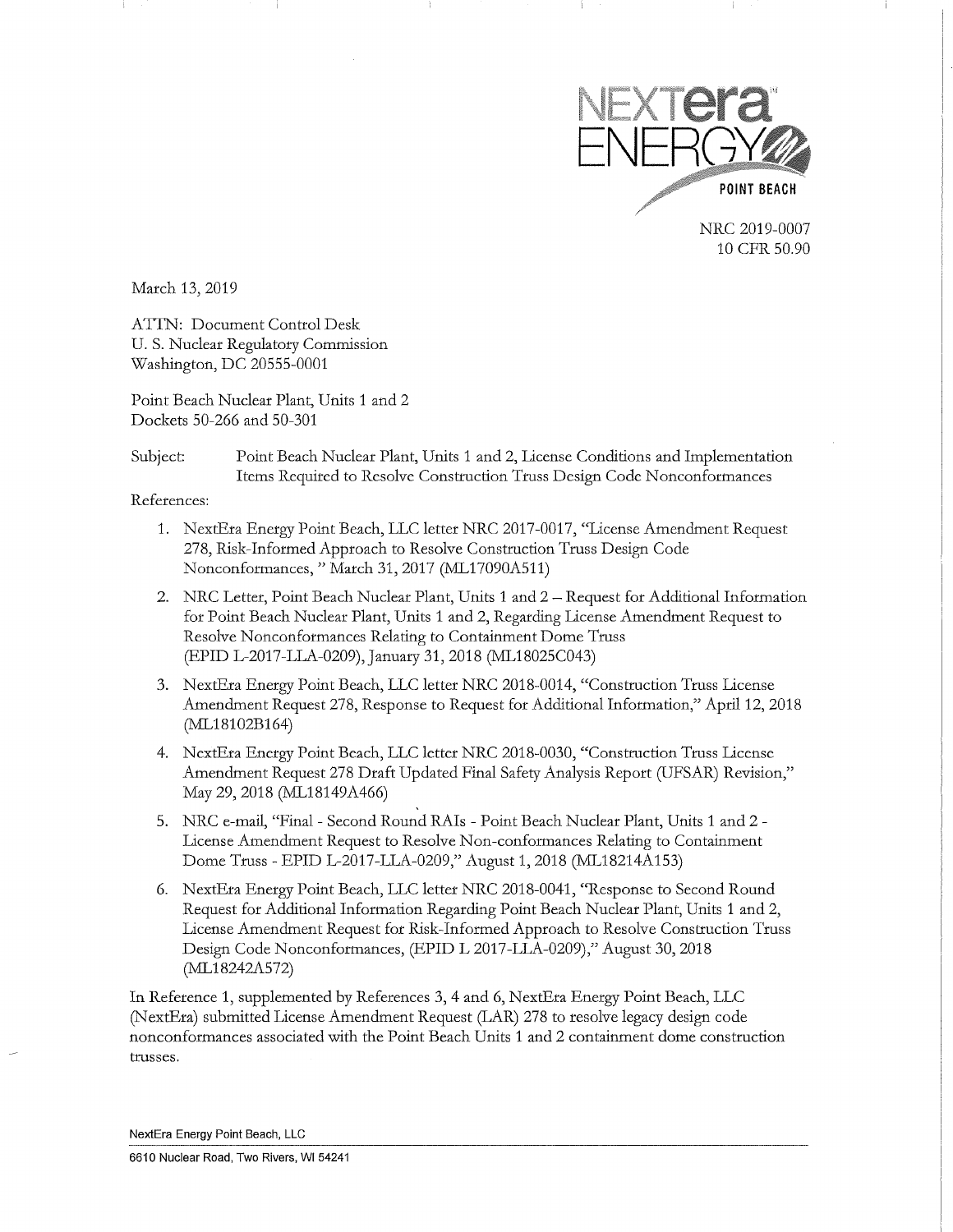Document Control Desk Page 2

In Reference 6, Attachment 2, NextEra proposed new License Conditions for the resolution of the legacy design code nonconformances. The proposed License Conditions required NextEra to complete the comprehensive list of Implementation Items identified in Reference 6, Attachment 3.

On February 14, 2019 a teleconference was held between NRC staff and NextEra to discuss the proposed License Conditions. NRC provided comments to the proposed language of the License Conditions and the list of Implementation Items. NRC also proposed the addition of a new Implementation Item to incorporate NextEra's response to RAI-1a. and RAI 17 in Reference 3. Following this discussion, NextEra agreed to incorporate NRC's comments and to include an additional Implementation Item.

Attachment 1 to this letter contains mark-ups for the proposed revised License Conditions incorporated into Paragraph 4.I of Renewed Facility Operating License No. DPR 24 and Paragraph 4.H of Renewed Facility Operating License No. DPR 27. Once approved, the amended Licenses will be effective as of the date of issuance and shall be implemented in accordance with the requirements specified in proposed Paragraphs 4.I (DPR 24) and 4.H (DPR 27), respectively. Attachment 2 provides the corresponding "clean" License pages. Attachment 3 provides the comprehensive list of Implementation Items with the additional Item requested by NRC. Attachments 1 and 3 of this letter supersede Attachments 2 and 3 of Reference 6.

This supplement does not alter the conclusions in Reference 1 that the proposed change does not involve a significant hazards consideration pursuant to 10 CFR 50.92, and there are no significant environmental impacts associated with the change.

This letter contains no new or revised regulatory commitments.

Should you have any questions regarding this submittal, please contact Mr. Eric Schultz, Licensing Manager, at 920-755-7854.

I declare under penalty of perjury that the foregoing is true and correct.

Executed on  $\mathcal{M}\alpha$  /  $\mathcal{S}$ , 2019

Sincerely.

Robert Craven Site Director NextEra Energy Point Beach, LLC

Attachment 1: Point Beach Units 1 and 2 Operating Licenses- Mark-ups

Attachment 2: Point Beach Units 1 and 2 Operating Licenses - Clean Pages

Attachment 3: Implementation Items Required to Resolve the Construction Truss Design Code Nonconformances

cc: Administrator, Region III, USNRC Project Manager, Point Beach Nuclear Plant, USNRC Resident Inspector, Point Beach Nuclear Plant, USNRC Public Service Commission of Wisconsin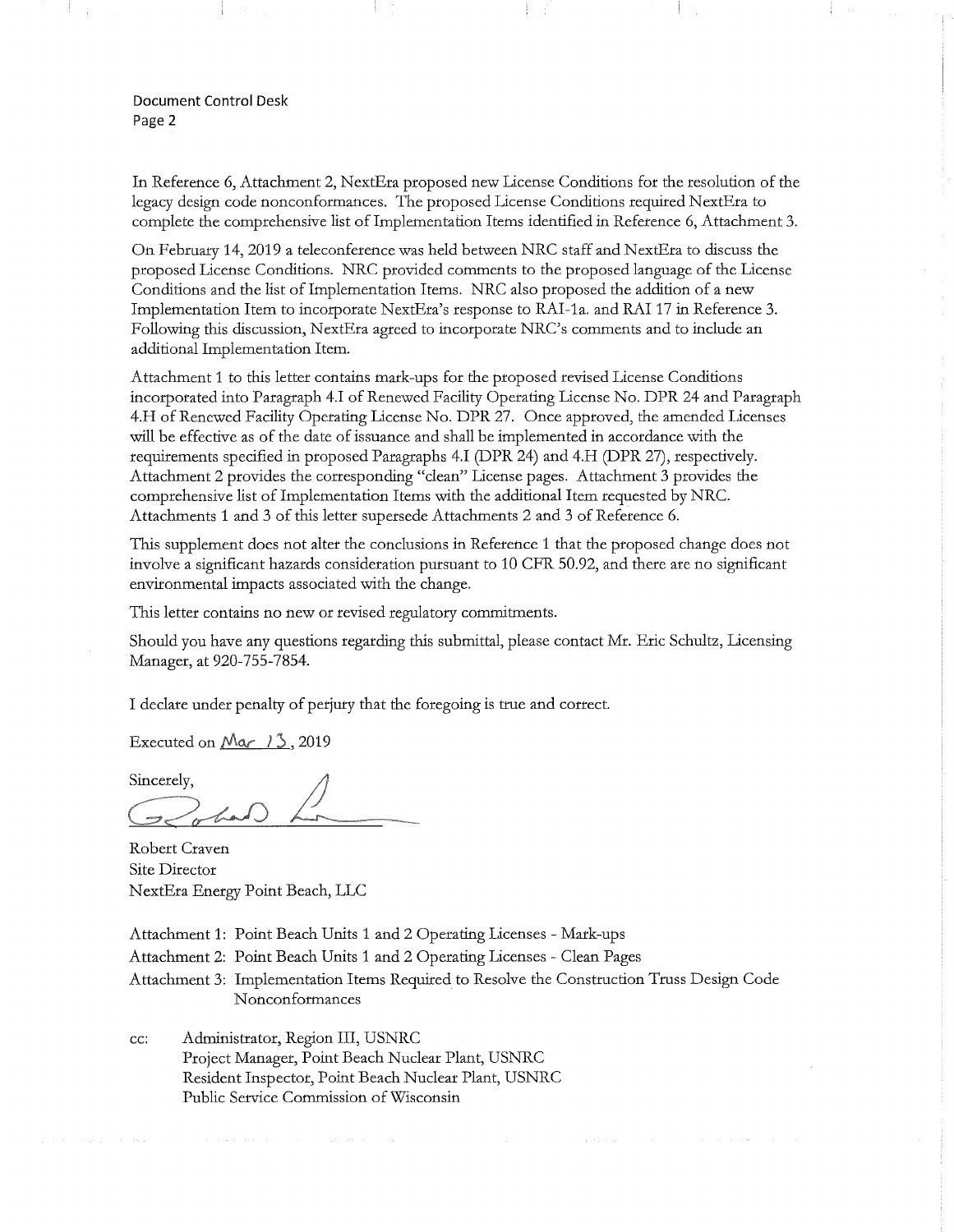Attachment 1

**The Latin Common** 

 $\label{eq:3} \frac{1}{2} \left( \begin{array}{ccc} 1 & 0 & 0 & 0 & 0 & 0 \\ 0 & 0 & 0 & 0 & 0 \\ 0 & 0 & 0 & 0 & 0 \\ 0 & 0 & 0 & 0 & 0 \\ 0 & 0 & 0 & 0 & 0 \\ 0 & 0 & 0 & 0 & 0 \\ 0 & 0 & 0 & 0 & 0 \\ 0 & 0 & 0 & 0 & 0 \\ 0 & 0 & 0 & 0 & 0 \\ 0 & 0 & 0 & 0 & 0 \\ 0 & 0 & 0 & 0 & 0 \\ 0 & 0 & 0 & 0 & 0 & 0 \\ 0 & 0 & 0 &$ 

 $\mathbb{R}^2$ 

 $\mathcal{A} \subset \mathcal{I}$ 

 $\mathcal{A} \subset \mathbb{R}^n$ 

Point Beach Units 1 and 2 Operating Licenses- Mark-ups

(3 pages follow)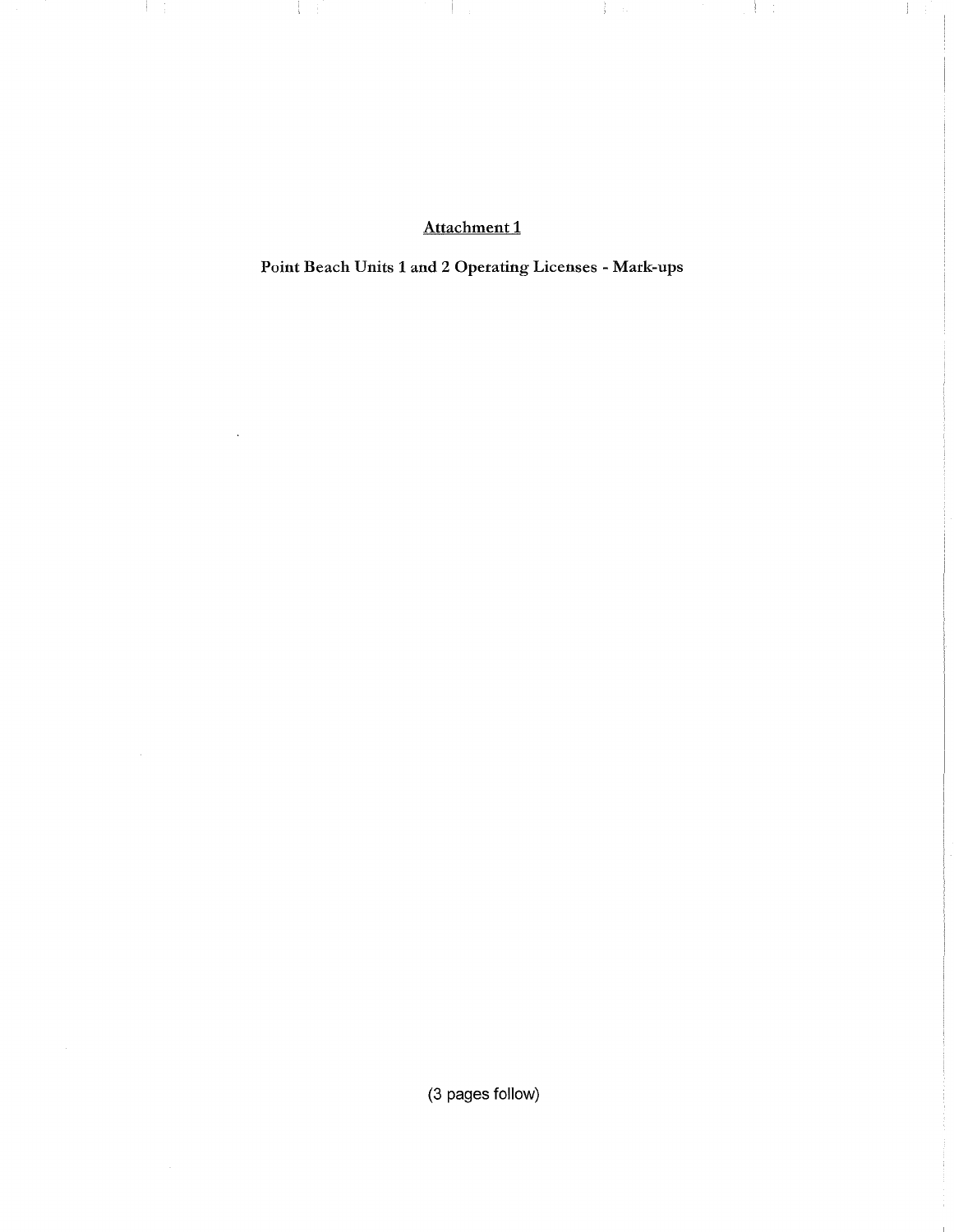#### G. Secondary Water Chemistry Monitoring Program

NextEra Energy Point Beach shall implement a secondary water chemistry monitoring program to inhibit steam generator tube degradation. This program shall include:

- 1. Identification of a sampling schedule for the critical parameters and control points for these parameters;
- 2. Identification of the procedures used to quantify parameters that are critical to control points;
- 3 Identification of process sampling points;
- 4. Procedure for the recording and management of data;
- 5. Procedures defining corrective actions for off control point chemistry condition; and
- 6. A procedure for identifying the authority responsible for the interpretation of the data, and the sequence and timing of administrative events required to initiate corrective action.
- H. The licensee is authorized to repair Unit 1 steam generators by replacement of major components. Repairs shall be conducted in accordance with the licensee's commitments identified in the Commission approved Point Beach Nuclear Plant Unit No. 1 Steam Generator Repair Report dated August 9, 1982 and revised March 1, 1983 and additional commitments identified in the staff's related safety evaluation.
- │PB Unit 1 License Insert │ I.
- J. Deleted
- K. All capsules in the reactor vessel that are removed and tested must meet the test procedures and reporting requirements of American Society for Testing and Materials (ASTM) E 185-82 to the extent practicable for the configuration of the specimens in the capsule. Any changes to the capsule withdrawal schedule, including spare capsules, must be approved by the NRC prior to implementation. All capsules placed in storage must be maintained for future insertion. Any changes to storage requirements must be approved by the NRC, as required by 10 CFR Part 50, Appendix H.
- L. Mitigation Strategy

Strategies shall be developed and maintained for addressing large fires and explosions that include the following key areas:

- 1. Fire fighting response strategy with the following elements:
	- a. Pre-defined coordinated fire response strategy and guidance
	- b. Assessment of mutual aid fire fighting assets
	- c. Designated staging areas for equipment and materials
	- d. Command and control
	- e. Training of response personnel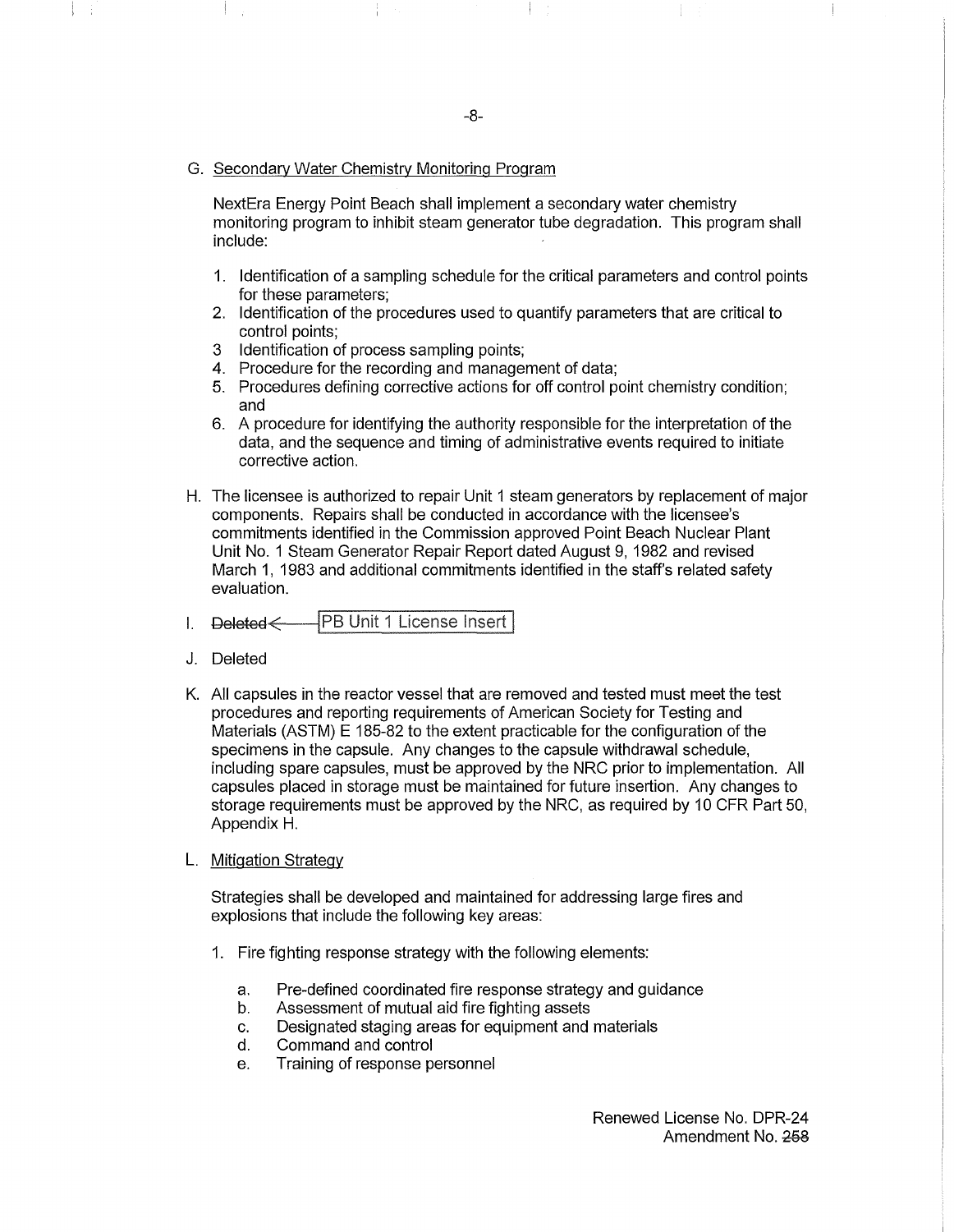### H. Deleted < PB Unit 2 License Insert

- I. Deleted
- J. All capsules in the reactor vessel that are removed and tested must meet the test procedures and reporting requirements of American Society for Testing and Materials (ASTM) E 185-82 to the extent practicable for the configuration of the specimens in the capsule. Any changes to the capsule withdrawal schedule, including spare capsules, must be approved by the NRC prior to implementation. All capsules placed in storage must be maintained for future insertion. Any changes to storage requirements must be approved by the NRC, as required by 10 CFR Part 50, Appendix H.

#### K. Mitigation Strategy

Strategies shall be developed and maintained for addressing large fires and explosions that include the following key areas:

- 1. Fire fighting response strategy with the following elements:
	- a. Pre-defined coordinated fire response strategy and guidance
	- b. Assessment of mutual aid fire fighting assets
	- c. Designated staging areas for equipment and materials
	- d. Command and control
	- e. Training of response personnel
- 2. Operations to mitigate fuel damage considering the following:
	- a. Protection and use of personnel assets
	- b. Communications
	- c. Minimizing fire spread
	- d. Procedures for implementing integrated fire response strategy
	- e. Identification of readily-available pre-staged equipment
	- f. Training on integrated fire response strategy
	- g. Spent fuel pool mitigation measures
- 3. Actions to minimize release to include consideration of:
	- a. Water spray scrubbing
	- b. Dose to onsite responders

Renewed License No. DPR-27 Amendment No. 262

-8-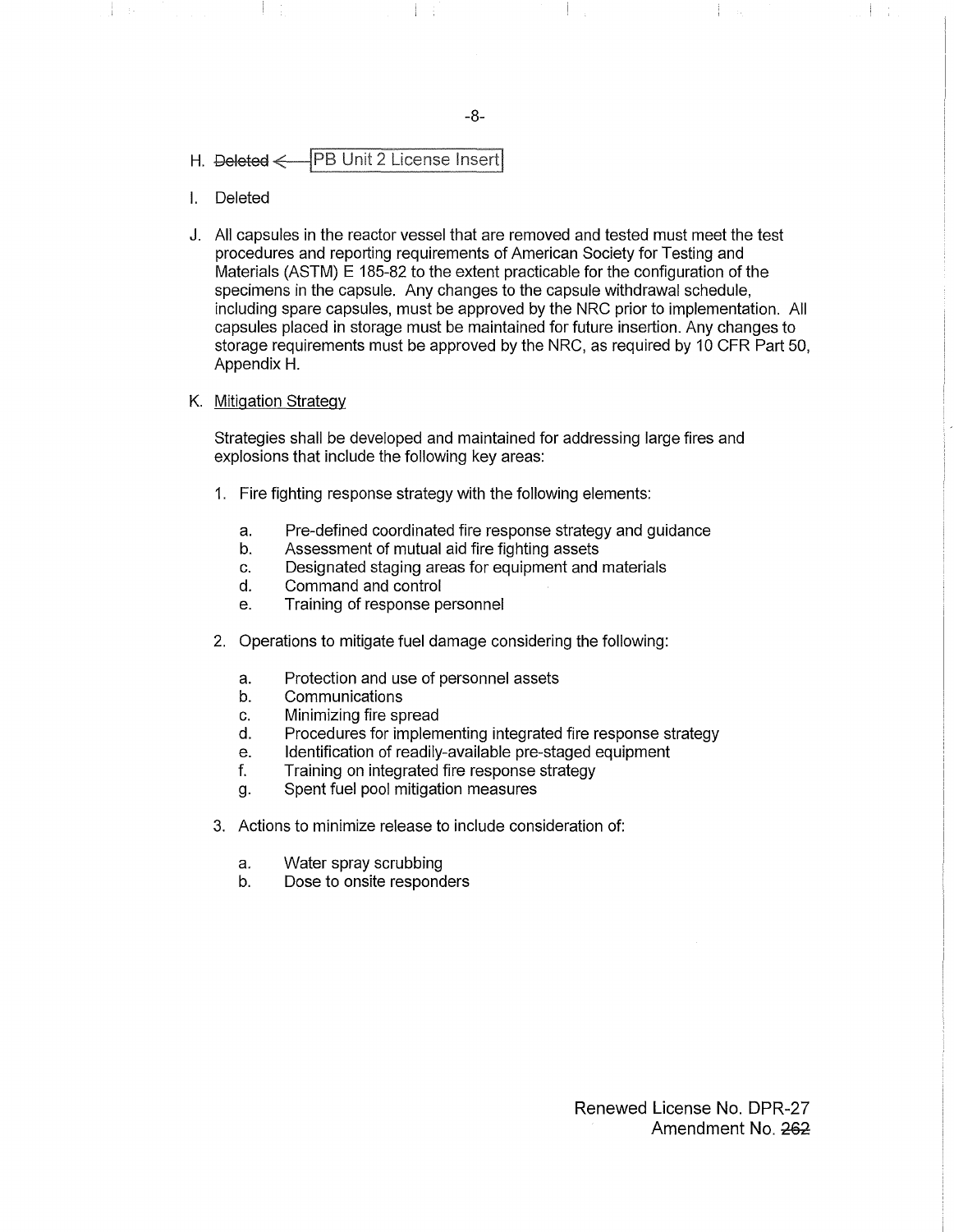## **PB Unit 1 License Insert**

 $\frac{1}{2}$ 

## Containment Building Construction Truss

NextEra Energy Point Beach shall complete implementation items 1, 2, 3, 5, and 6 included in Attachment 3 of licensee letter NRC 2019-0007, dated March 13,2019, by the completion date specified in the Attachment.

Ţ.

 $\frac{1}{2}$ 

 $\frac{1}{2}$ 

## **PB Unit 2 License Insert**

## Containment Building Construction Truss

NextEra Energy Point Beach shall complete implementation items 3, 4, 5, and 6 included in Attachment 3 of licensee letter NRC 2019-0007, dated March 13, 2019, by the completion date specified in the Attachment.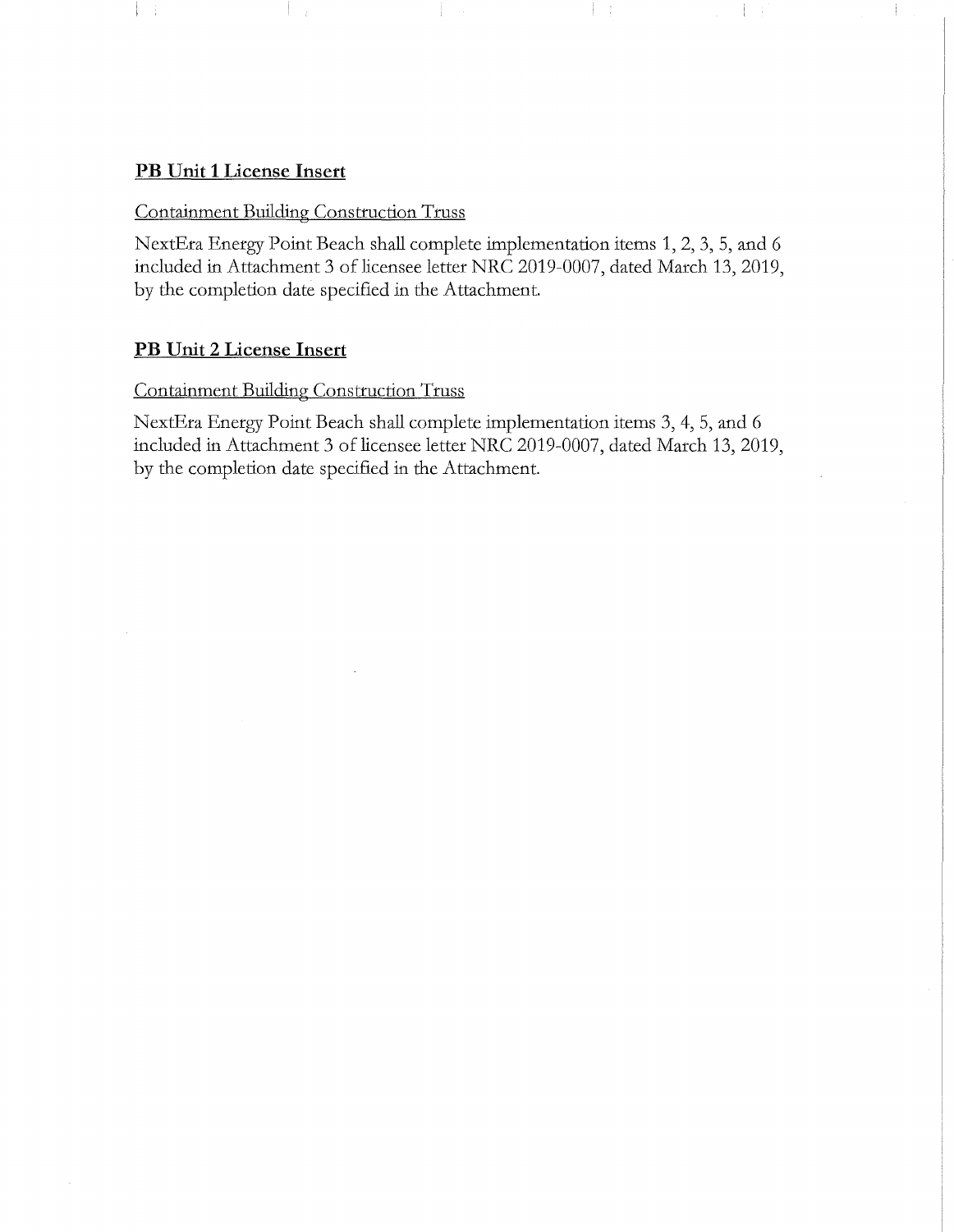Attachment 2

and the con-

 $\sim 10^{-1}$  m.

÷

 $\pm$ 

 $\frac{1}{2}$  ,  $\frac{1}{2}$ 

Point Beach Units 1 and 2 Operating Licenses- Clean Pages

(4 pages follow)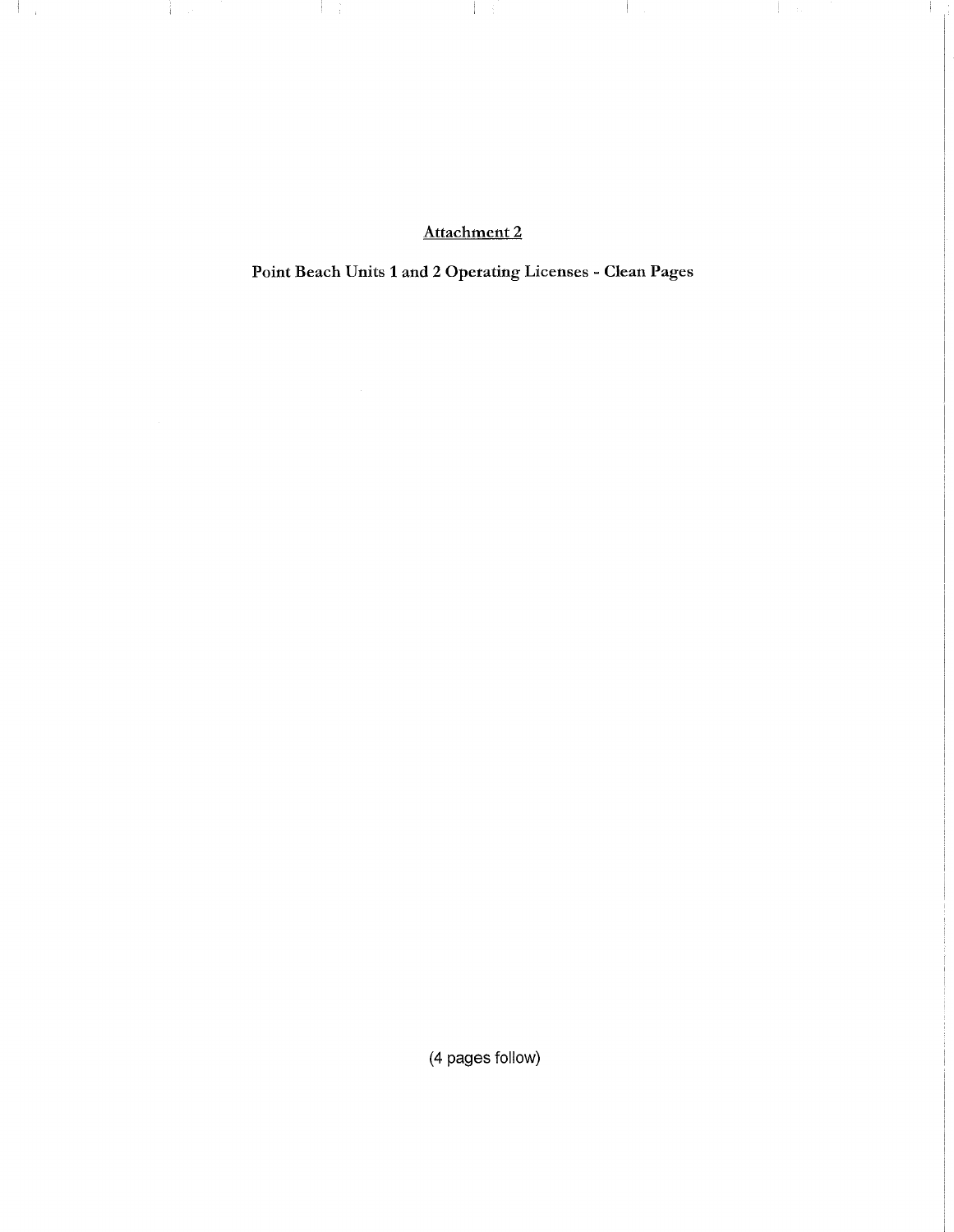#### G. Secondary Water Chemistry Monitoring Program

NextEra Energy Point Beach shall implement a secondary water chemistry monitoring program to inhibit steam generator tube degradation. This program shall include:

- 1. Identification of a sampling schedule for the critical parameters and control points for these parameters;
- 2. Identification of the procedures used to quantify parameters that are critical to control points;
- 3 Identification of process sampling points;
- 4. Procedure for the recording and management of data;
- 5. Procedures defining corrective actions for off control point chemistry condition; and
- 6. A procedure for identifying the authority responsible for the interpretation of the data, and the sequence and timing of administrative events required to initiate corrective action.
- H. The licensee is authorized to repair Unit 1 steam generators by replacement of major components. Repairs shall be conducted in accordance with the licensee's commitments identified in the Commission approved Point Beach Nuclear Plant Unit No. 1 Steam Generator Repair Report dated August 9, 1982 and revised March 1, 1983 and additional commitments identified in the staff's related safety evaluation.
- I. Containment Building Construction Truss

NextEra Energy Point Beach shall complete implementation items 1, 2, 3, 5, and 6 included in Attachment 3 of licensee letter NRC 2019-0007, dated March 13, 2019, by the completion date specified in the Attachment.

- J. Deleted
- K. All capsules in the reactor vessel that are removed and tested must meet the test procedures and reporting requirements of American Society for Testing and Materials (ASTM) E 185-82 to the extent practicable for the configuration of the specimens in the capsule. Any changes to the capsule withdrawal schedule, including spare capsules, must be approved by the NRC prior to implementation. All capsules placed in storage must be maintained for future insertion. Any changes to storage requirements must be approved by the NRC, as required by 10 CFR Part 50, Appendix H.

#### L. Mitigation Strategy

Strategies shall be developed and maintained for addressing large fires and explosions that include the following key areas:

- 1. Fire fighting response strategy with the following elements:
	- a. Pre-defined coordinated fire response strategy and guidance
	- b. Assessment of mutual aid fire fighting assets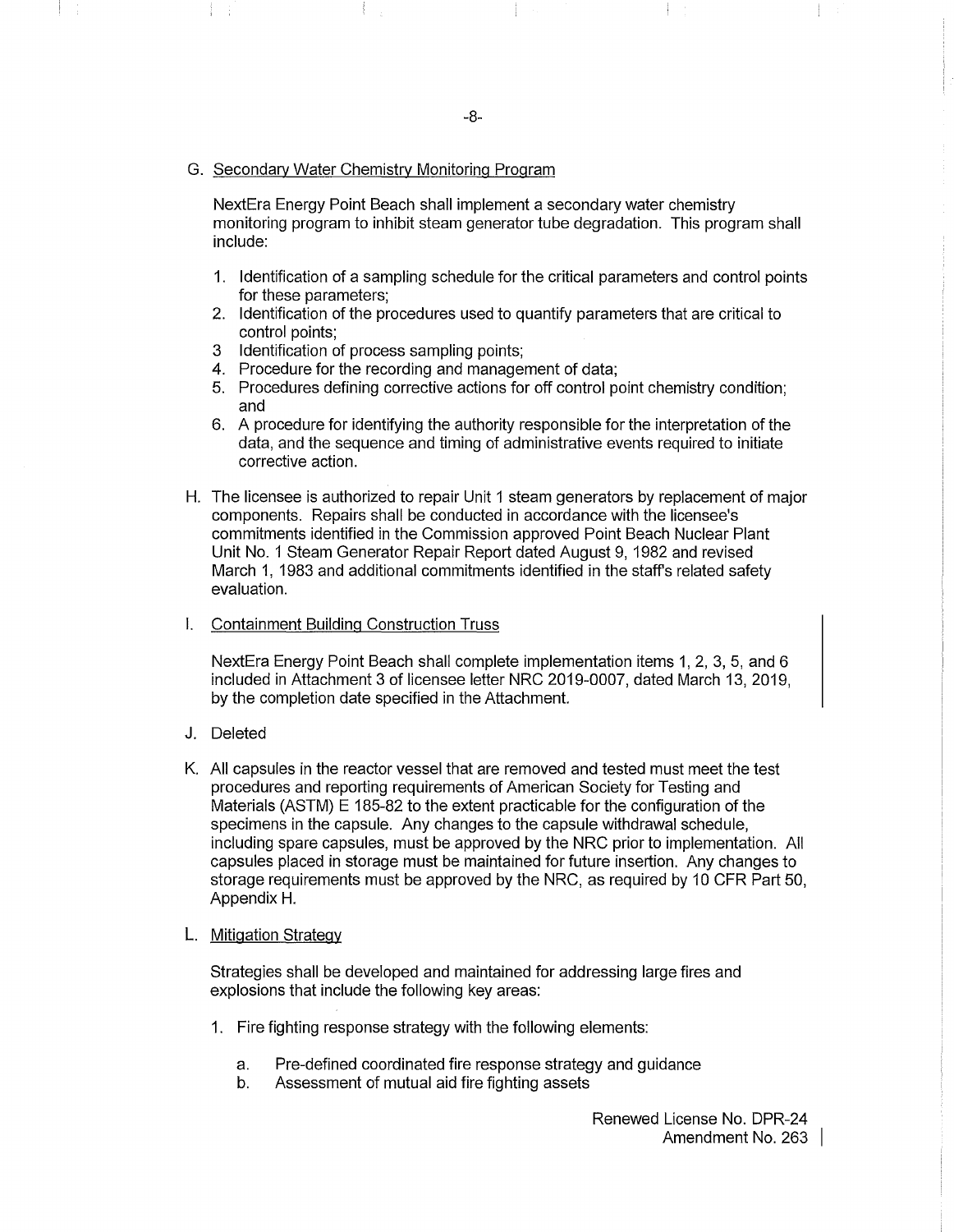Ť.

- c. Designated staging areas for equipment and materials
- d. Command and control
- e. Training of response personnel
- 2. Operations to mitigate fuel damage considering the following:
	- a. Protection and use of personnel assets
	- b. Communications
	- c. Minimizing fire spread
	- d. Procedures for implementing integrated fire response strategy
	- e. Identification of readily-available pre-staged equipment
	- f. Training on integrated fire response strategy
	- g. Spent fuel pool mitigation measures
- 3. Actions to minimize release to include consideration of:
	- a. Water spray scrubbing
	- b. Dose to onsite responders
- M. Additional Conditions

The additional conditions contained in Appendix C, as revised through Amendment No. 241, are hereby incorporated into this license. NextEra Energy Point Beach shall operate the facility in accordance with the additional conditions.

- 5. The issuance of this renewed operating license is without prejudice to subsequent licensing action which may be taken by the Commission with regard to the ongoing rulemaking hearing on the Interim Acceptance Criteria for Emergency Core Cooling Systems (Docket No. RM 50-1).
- 6. This renewed operating license is effective as of the date of issuance, and shall expire at midnight on October 5, 2030.

FOR THE NUCLEAR REGULATORY COMMISSION

#### **Original Signed By**

R. W. Borchardt, Deputy Director Office of Nuclear Reactor Regulation

#### Attachments:

- 1. Appendix A- Technical Specifications
- 2. Appendix B- Environmental Technical **Specifications**
- 3. Appendix C Additional Conditions

Date of Issuance: December 22, 2005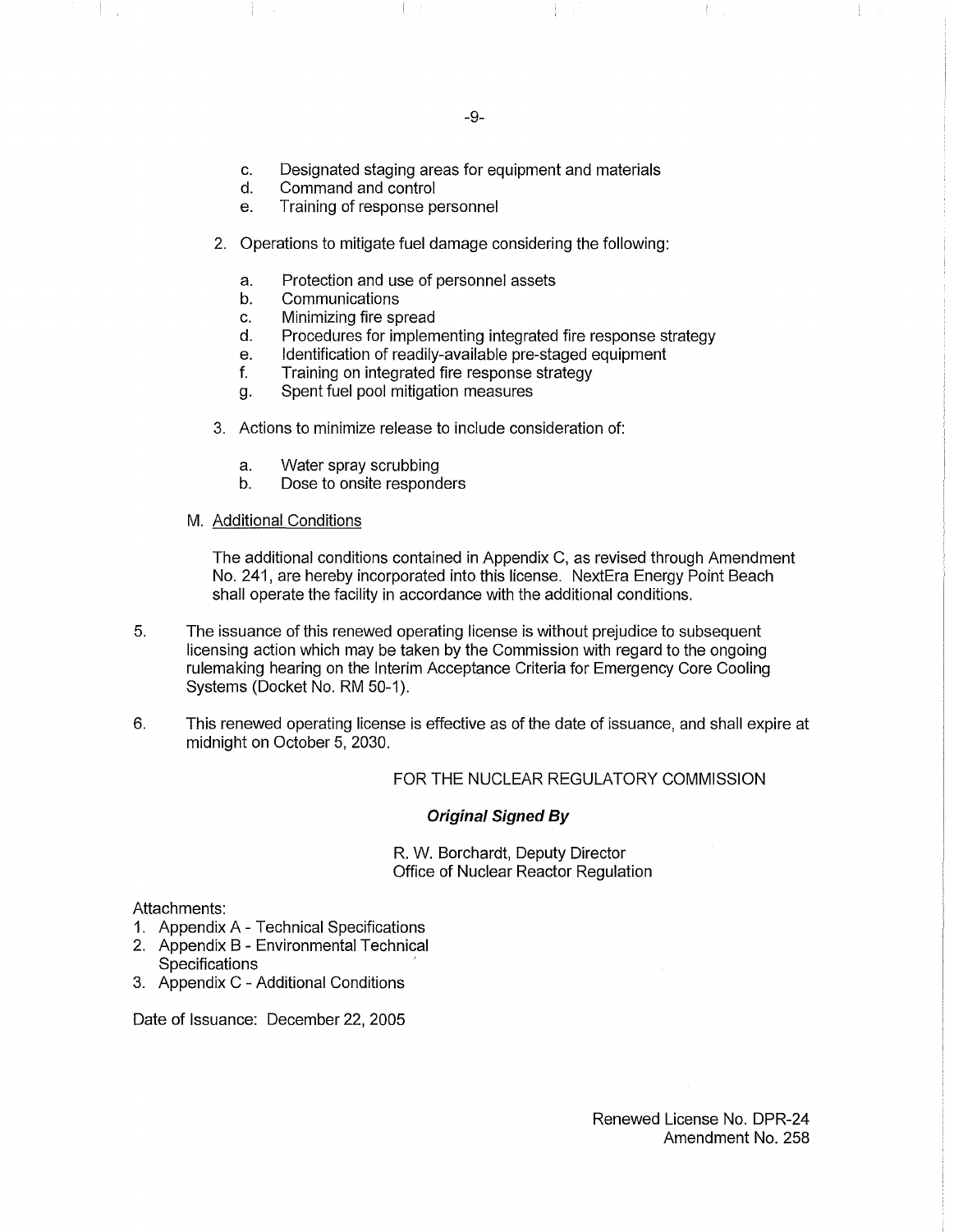#### H. Containment Building Construction Truss

NextEra Energy Point Beach shall complete implementation items 3, 4, 5, and 6 included in Attachment 3 of licensee letter NRC 2019-0007, dated March 13, 2019, by the completion date specified in the Attachment.

- I. Deleted
- J. All capsules in the reactor vessel that are removed and tested must meet the test procedures and reporting requirements of American Society for Testing and Materials (ASTM) E 185-82 to the extent practicable for the configuration of the specimens in the capsule. Any changes to the capsule withdrawal schedule, including spare capsules, must be approved by the NRC prior to implementation. All capsules placed in storage must be maintained for future insertion. Any changes to storage requirements must be approved by the NRC, as required by 10 CFR Part 50, Appendix H.
- K. Mitigation Strategy

Strategies shall be developed and maintained for addressing large fires and explosions that include the following key areas:

- 1. Fire fighting response strategy with the following elements:
	- a. Pre-defined coordinated fire response strategy and guidance
	- b. Assessment of mutual aid fire fighting assets
	- c. Designated staging areas for equipment and materials
	- d. Command and control
	- e. Training of response personnel
- 2. Operations to mitigate fuel damage considering the following:
	- a. Protection and use of personnel assets
	- b. Communications
	- c. Minimizing fire spread
	- d. Procedures for implementing integrated fire response strategy
	- e. Identification of readily-available pre-staged equipment
	- f. Training on integrated fire response strategy
	- g. Spent fuel pool mitigation measures
- 3. Actions to minimize release to include consideration of:
	- a. Water spray scrubbing
	- b. Dose to onsite responders

Renewed License No. DPR-27 Amendment No. 266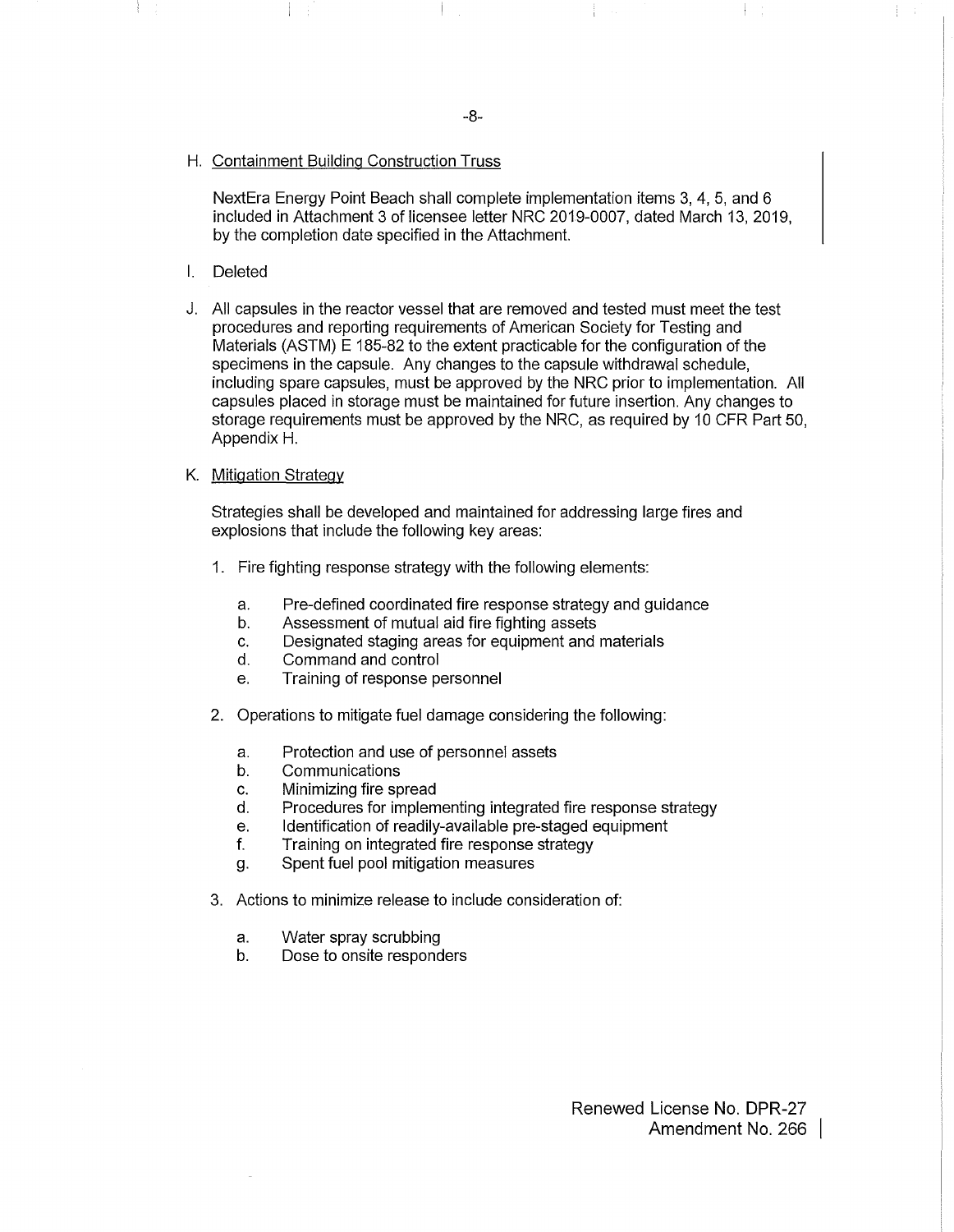L. Additional Conditions

The additional conditions contained in Appendix C, as revised through Amendment No. 245, are hereby incorporated into this license. NextEra Energy Point Beach shall operate the facility in accordance with the additional conditions.

- 5. The issuance of this renewed operating license is without prejudice to subsequent licensing action which may be taken by the Commission with regard to the ongoing rulemaking hearing on the Interim Acceptance Criteria for Emergency Core Cooling Systems (Docket No. RM 50-1).
- 6. This renewed operating license is effective as of the date of issuance, and shall expire at midnight on March 8, 2033.

### FOR THE NUCLEAR REGULATORY COMMISSION

 $\mathbb{R}^n$ 

### **Original Signed By**

R. W. Borchardt, Deputy Director Office of Nuclear Reactor Regulation

Attachments:

4

- 1. Appendix A -Technical Specifications
- 2. Appendix B- Environmental Technical
- **Specifications**
- 3. Appendix C Additional Conditions

Date of Issuance: December 22, 2005

-9-

Renewed License No. DPR-27 Amendment No. 262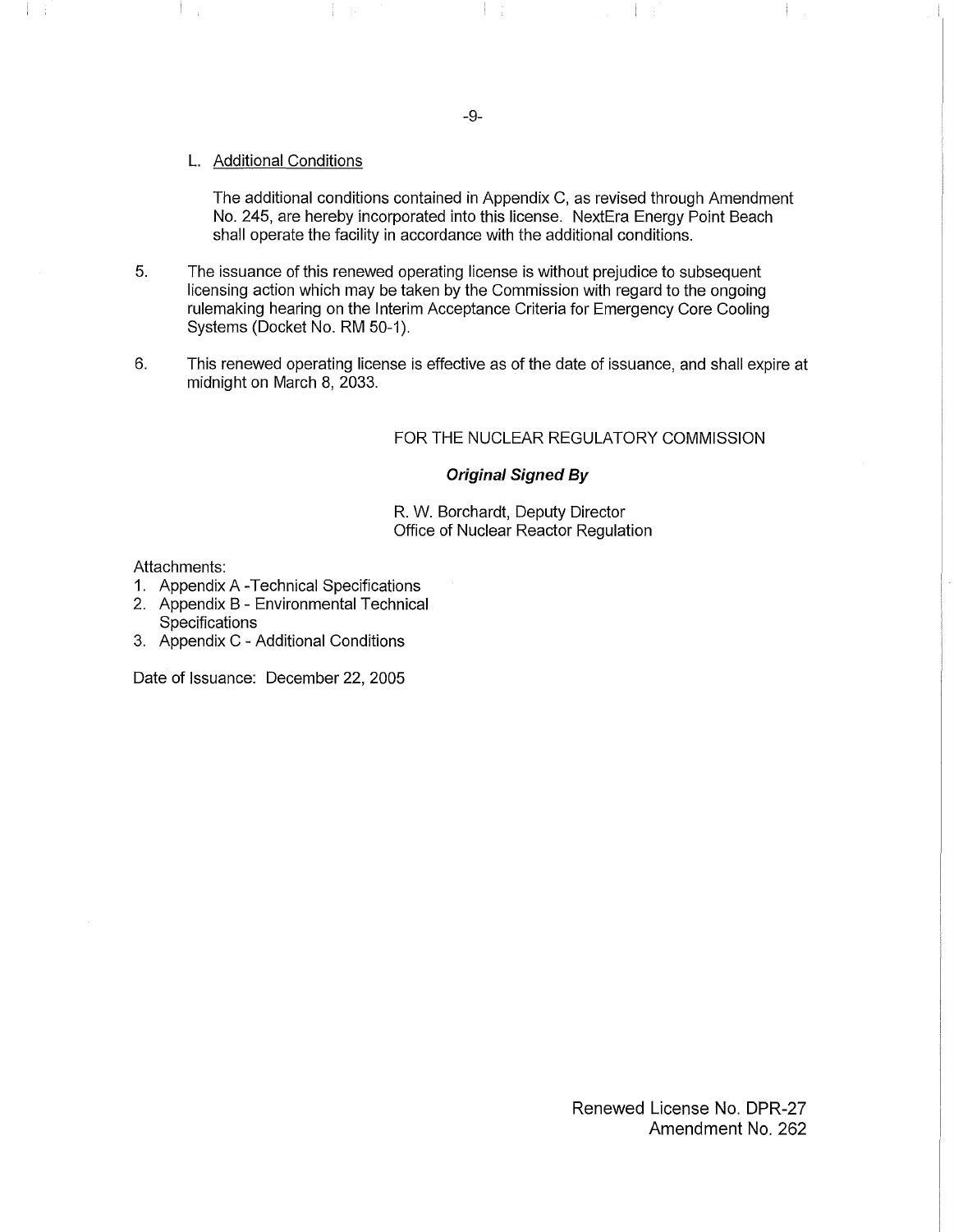# Attachment 3

and the control of the con-

 $\mathcal{A} = \mathcal{A}$ 

a ba

 $\pm 1/4$ 

 $\frac{1}{2}$  and

 $\sim 10^6$ 

**1990年** 

Implementation Items Required to Resolve the Construction Truss Design Code Nonconformances

(2 pages follow)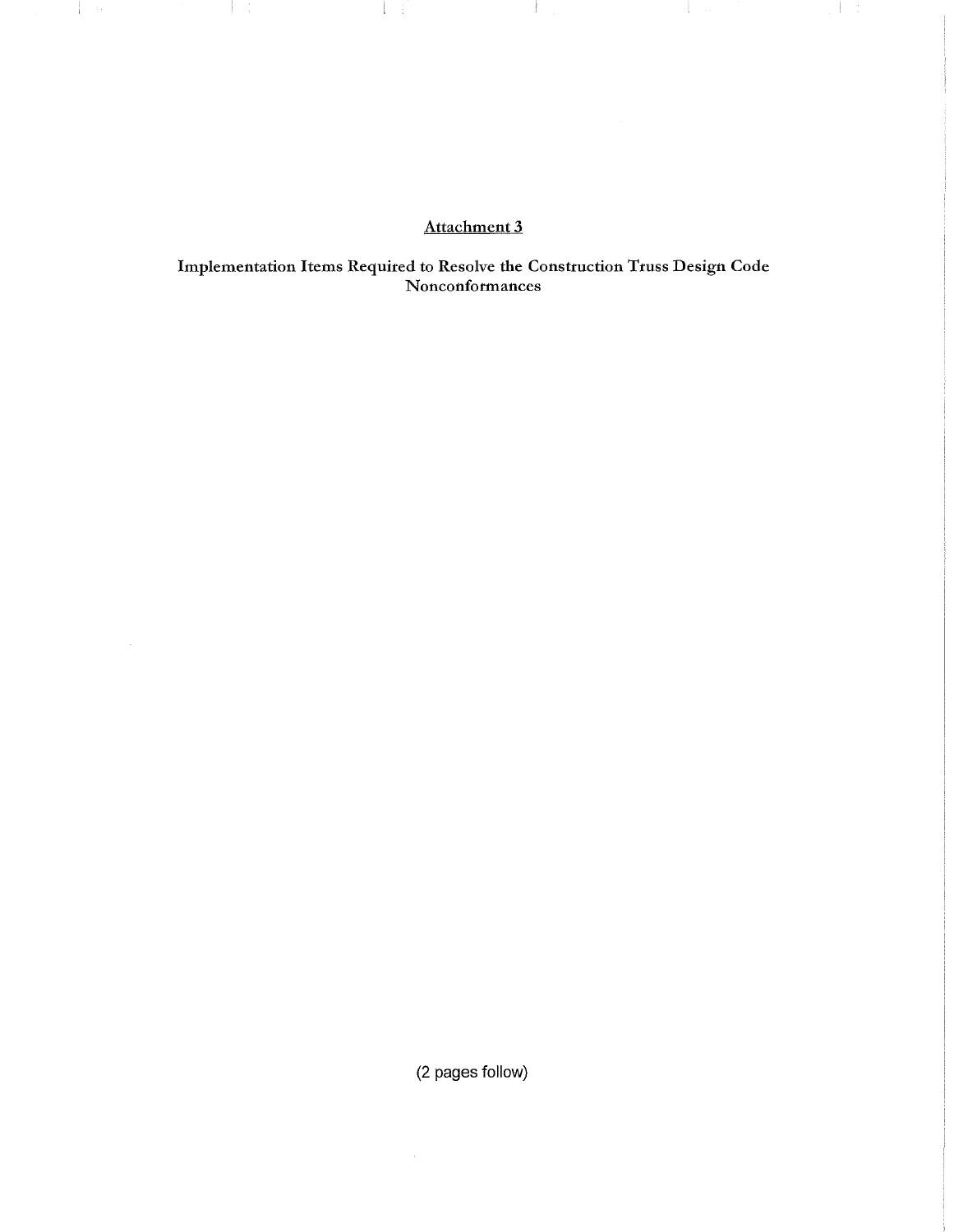### **IMPLEMENTATION ITEMS**

 $\pm$ 

 $\frac{1}{2}$  .

Ť

 $\mathcal{A}$ 

 $\mathbb{R}$ 

 $\overline{\phantom{a}}$ 

The following table identifies the regulatory items that must be completed to support implementation of the license amendment to resolve the construction truss design code nonconformances.

| IMPLEMENTATION ITEMS                                                                                                                                                                                                                                                                                                                                                                                                                                                                                                                                                                                                                                                                                                                                                                                                                                                                                                                                                                                                                                                                                                     | <b>COMPLETION DATE</b>                                                                                                                             |
|--------------------------------------------------------------------------------------------------------------------------------------------------------------------------------------------------------------------------------------------------------------------------------------------------------------------------------------------------------------------------------------------------------------------------------------------------------------------------------------------------------------------------------------------------------------------------------------------------------------------------------------------------------------------------------------------------------------------------------------------------------------------------------------------------------------------------------------------------------------------------------------------------------------------------------------------------------------------------------------------------------------------------------------------------------------------------------------------------------------------------|----------------------------------------------------------------------------------------------------------------------------------------------------|
| 1. Unit 1 Spatial Clearance<br>Upon approval of LAR 278 (Amd. No. 263), a modification will<br>be implemented to the Unit 1 construction truss to improve<br>clearance between the truss and the containment liner. The<br>modification includes trimming the top chord at the first panel<br>point of six trusses, specifically trusses 1, 2, 3, 7, 8, and 15, as<br>identified in NextEra Energy Point Beach, LLC letter NRC<br>2018-0014, "Construction Truss License Amendment Request<br>278, Response to Request for Additional Information," dated<br>April 12, 2018 (ML18102B164).<br>The spatial clearance modification requires approval of LAR 278<br>(Amd. No. 263) prior to implementation as the small amount of<br>material removal modifies the sectional properties of the<br>construction truss, which impacts the available seismic margin.                                                                                                                                                                                                                                                           | The modification will be<br>implemented during the fall 2020<br>Unit 1 refueling outage (U1R39).                                                   |
| 2. Unit 1 Containment Spray Pipe Support<br>Unit 1 containment spray pipe support Sl-301R-1-H202 will<br>be modified to achieve additional seismic capacity. The<br>modification will increase the size of the support's U-bolt<br>diameter.                                                                                                                                                                                                                                                                                                                                                                                                                                                                                                                                                                                                                                                                                                                                                                                                                                                                             | The modification will be<br>implemented during the fall 2020<br>Unit 1 refueling outage (U1R39).                                                   |
| 3. Unit 1 and Unit 2 New Seismic Operating Limits<br>NextEra will implement new seismic operating limits applicable<br>to Unit 1 and Unit 2 to maintain stresses in the construction<br>trusses within elastic stress limits. The applicable bounding limits<br>are:<br>Horizontal: 0.05g Peak Ground Acceleration<br>Vertical: 0.04g Peak Ground Acceleration<br>The existing seismic monitors will be used to detect the new<br>operating seismic limits.<br>Site procedures will be revised to initiate actions to commence a<br>controlled dual Unit backdown to hot shutdown upon reaching<br>the specified peak ground acceleration limits. The procedure will<br>specify that the Units may be reduced in power individually in<br>series, rather than concurrently, to ensure station staff have the<br>proper resources and focus on each Unit for maximum safety<br>and operational excellence during this off-normal operation. The<br>procedure will also initiate inspection and/ or evaluation actions<br>for the construction trusses, equipment supported by the trusses,<br>and the containment liners. | The procedure revisions will be<br>performed by March 31, 2021,<br>following implementation of<br>the modifications noted in<br>Items 1, 2, and 4. |

l,